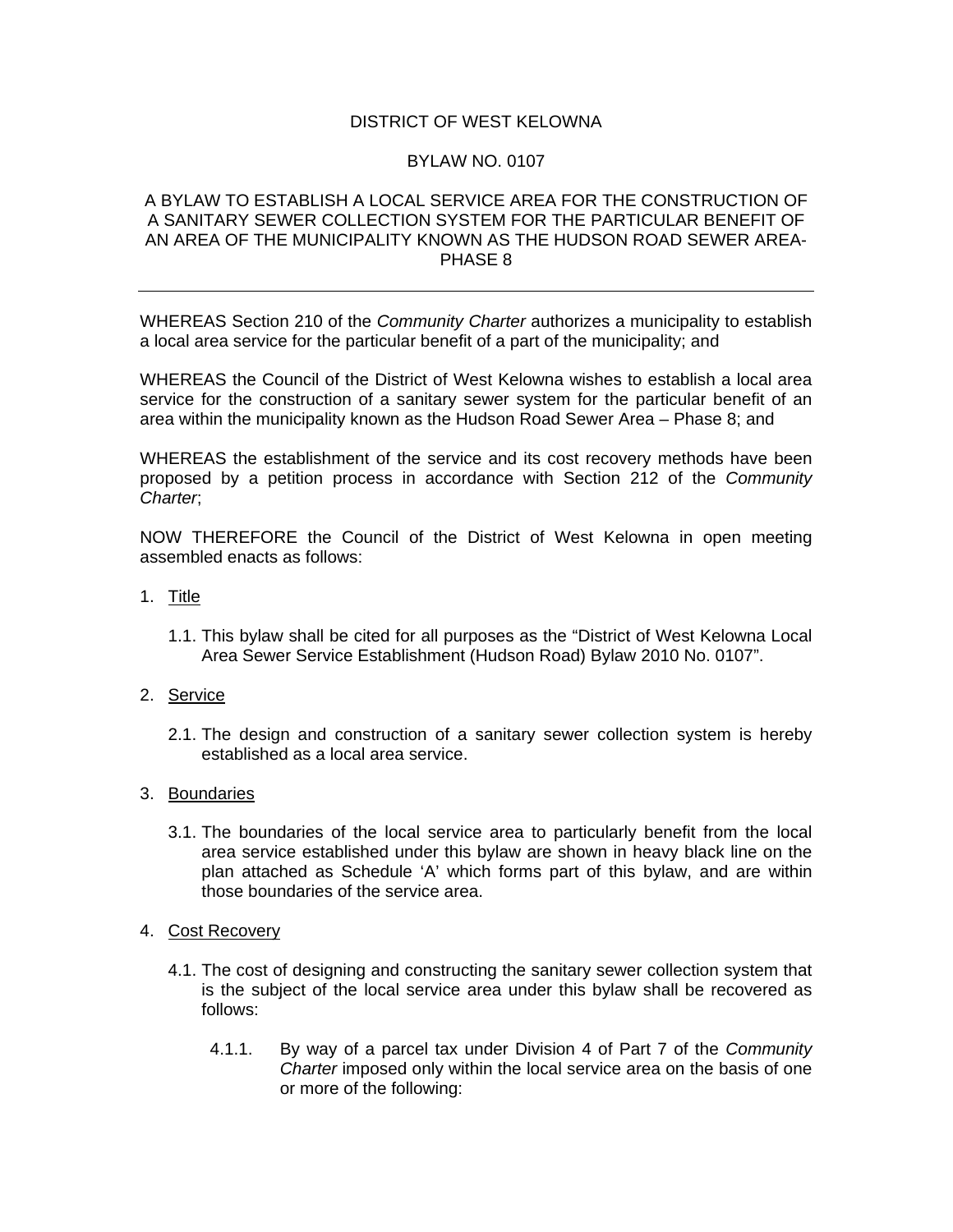- (a) A single amount for each parcel;
- (b) The taxable are of the parcel;
- (c) The taxable frontage of the parcel.

 $\overline{\phantom{a}}$  , which is a set of the contract of the contract of the contract of the contract of the contract of the contract of the contract of the contract of the contract of the contract of the contract of the contract

 $\overline{\phantom{a}}$  , which is a set of the contract of the contract of the contract of the contract of the contract of the contract of the contract of the contract of the contract of the contract of the contract of the contract

PASSED FIRST READING, March 30, 2010 PASSED SECOND READING, March 30, 2010 PASSED THIRD READING, March 30, 2010 ADOPTED, April 13, 2010

MAYOR

DIRECTOR OF CORPORATE SERVICES